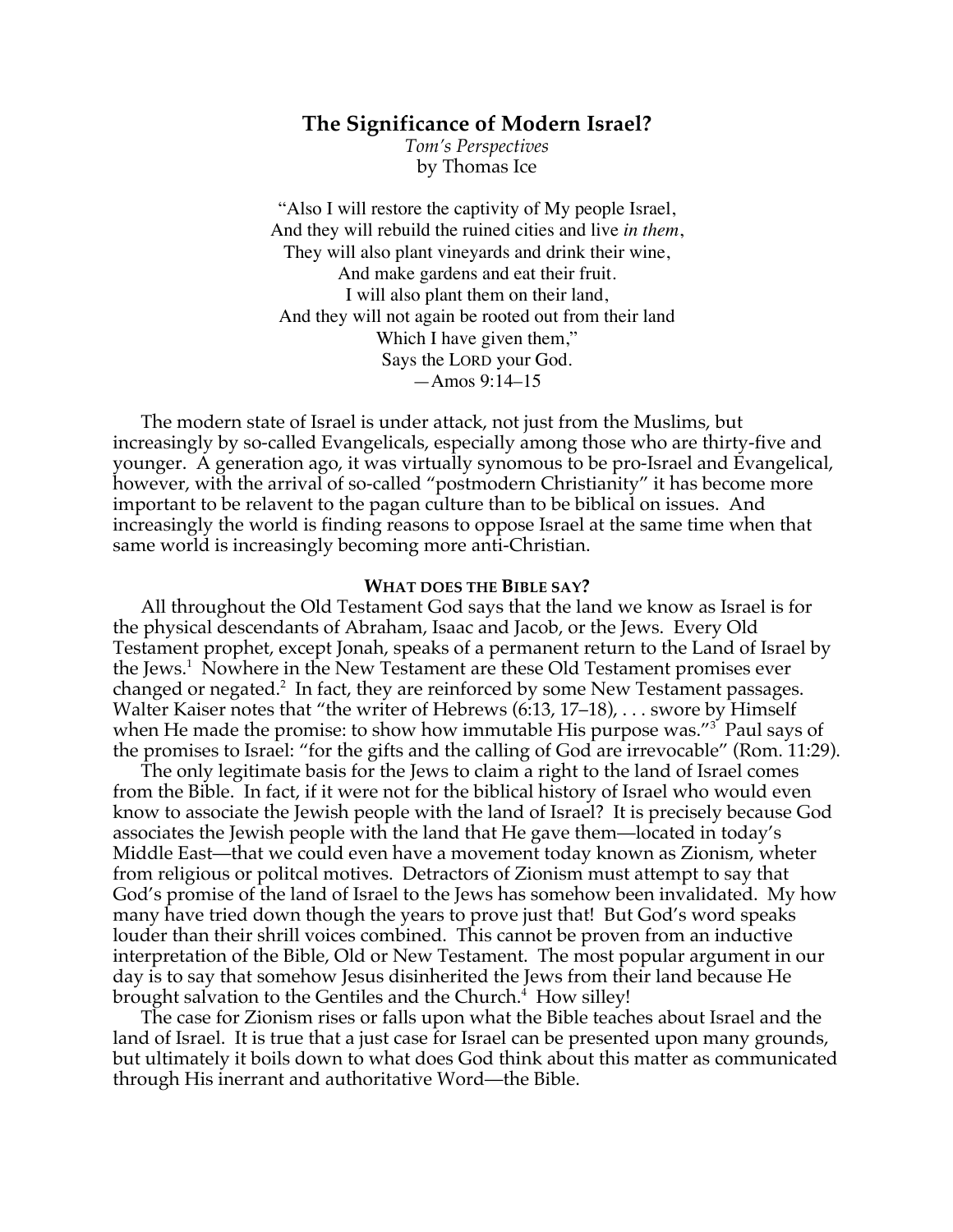#### **THE MODERN NATION OF ISRAEL**

The Old Testament speaks of two end-time regatherings of Israel. The first one is occuring now before the tribulation as the Jews return to their land primarily in unbelief. Why are they returning in unbelief? They are returning in unbelief since the purpose of the tribulation (the  $70<sup>th</sup>$  week of Daniel) is to lead to the conversion of the nation to belief in Jesus as their Messiah. Thus, one must be an unbeliever in order to become a believer as is the biblical purpose for the tribulation for the nation of Israel. The other end-time regathering will occur after the nation has converted to belief in Jesus as their Messiah, at the second coming.

Before the events of the tribulation can happen, Jews from all over the world must return to the land, just like we see happening with the modern state of Israel. This, of course, does not mean that *every* Jew in the world has to be back in the land. But it does clearly mean that many of the Jewish people must return to their ancient homeland for their to be a nation in order to fulfill these foreordained events. End-time prophecy in Scripture is built upon the assumption that Israel is both regathered to her land and is functioning as a nation, just as we see happening in the modern state of Israel. It also appears that Israel must have some degree of control over Jerusalem since her Temple will be rebuilt by the mid-point of the tribulation. Also, the two wittnesses that will appear in the first half of the tribulation appear to carry on some of their activities within the vacinity of this rebuilt Temple.

The implications of Daniel 9:24-27 are unmistakable. "And he [Antichrist] will make a firm covenant with the many for one week [one week of years or seven years]." In other words, the seven-year tribulation period will begin with the signing of a covenant between Antichrist and the leaders of Israel. Obviously, the signing of this treaty presupposes the presence of a Jewish leadership in a Jewish nation. This Jewish state must exist before a treaty can be signed. $5$ 

To summarize, then, the logic goes like this: The tribulation cannot begin until the seven-year covenant is made. The covenant cannot be put into place until a Jewish state exists. Therefore, a Jewish state must exist before the tribulation and the modern state of Israel has been brought back into existence in order to fulfill that role.

In view of all this, I believe that the main purpose for the regathering of Israel relates directly to the peace pact with Antichrist, as described in Daniel 9:24-27. For such a treaty to be viable, the Jews have to be present in the land and organized into a political state. And since 1948 *they have been*. It is this modern miracle—something unheard of in history—that we, our parents, and our grandparents have witnessed unfolding before our eyes. An ancient and scattered people have returned to their ancestral homeland after almost two millennia, making the peace covenant of Daniel 9:24-27 possible for the first time since A.D. 135. 6

As a result, the stage is set for the very event that will trigger the tribulation and usher in the final days of the world as we know it. Much to the disappointment of those who are opposed to Zionist theology, the modern state of Israel is in just such a position. This truly indicates that we are near the end of days.

## **ISRAEL: GOD'S SUPER SIGN OF THE END TIMES**

When we think about the unprecedented worldwide regathering and reestablishment of the nation of Israel, it prompts us to look more closely at *all* the international headlines. Now that Israel is poised in the very setting required for the revealing of Antichrist and the start of the tribulation, we begin to realize that